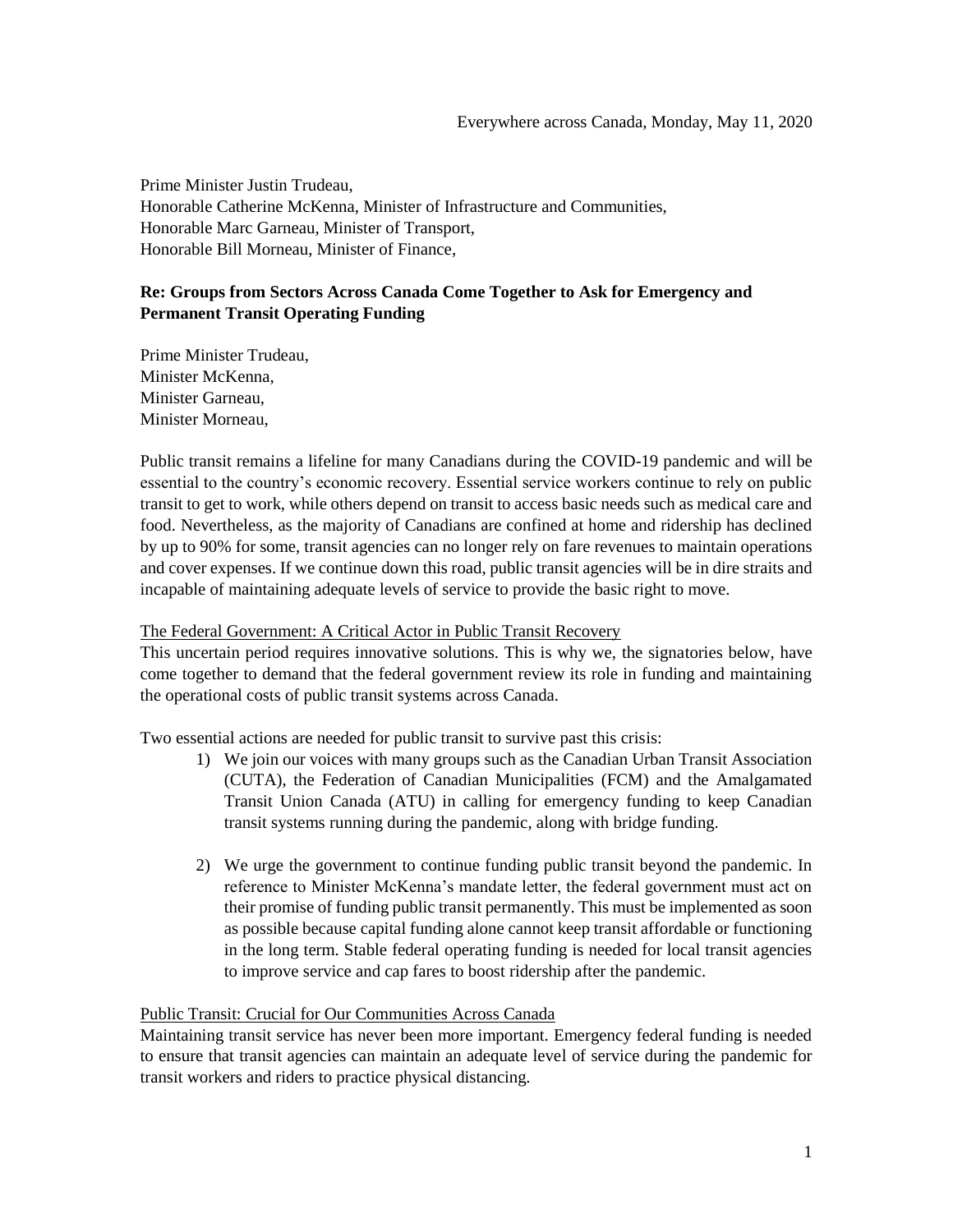Transit agencies need financial assistance with their operating costs in order to respect provincial public health guidelines. As such, they need to be supported in the purchase of adequate personal protective equipment (PPE) and cleaning supplies, in providing paid sick days for employees, and halting fare collection as long as necessary.

We must re-evaluate how we see public transit and remember the vital role it plays in keeping essential services afloat. Transit is an essential component of a green economic recovery. We must equip ourselves with the necessary tools to face the climate crisis that is still ahead of us.

Thank you,

# **Signatories**

**National** ATU Canada ACORN Canada Canadian Association of Physicians for the Environment SEIU Local 2 Transport Action Canada The Leap David Suzuki Foundation Canadian Federation of Students - Fédération canadienne des étudiantes et étudiants The Council of Canadians Green Communities Canada

#### **Québec**

Trajectoire Québec Équiterre Alliance Transit

#### **Ontario**

ATU Local 113 (Toronto ON) ATU Local 1189 (Guelph ON) CUPE Ontario Disability Justice Network of Ontario Doctors for Safe Cycling Hamilton Transit Riders' Union Hamilton and District Labour Council Hamilton Chamber of Commerce Environment Hamilton Fight Gridlock (Brampton) TAAG - Transit Action Alliance of Guelph Tri-Cities Transport Action Group (Region of Waterloo) Transport Action Ontario London Cycle Link London Transit Riders Alliance London Environmental Network Ecology Ottawa